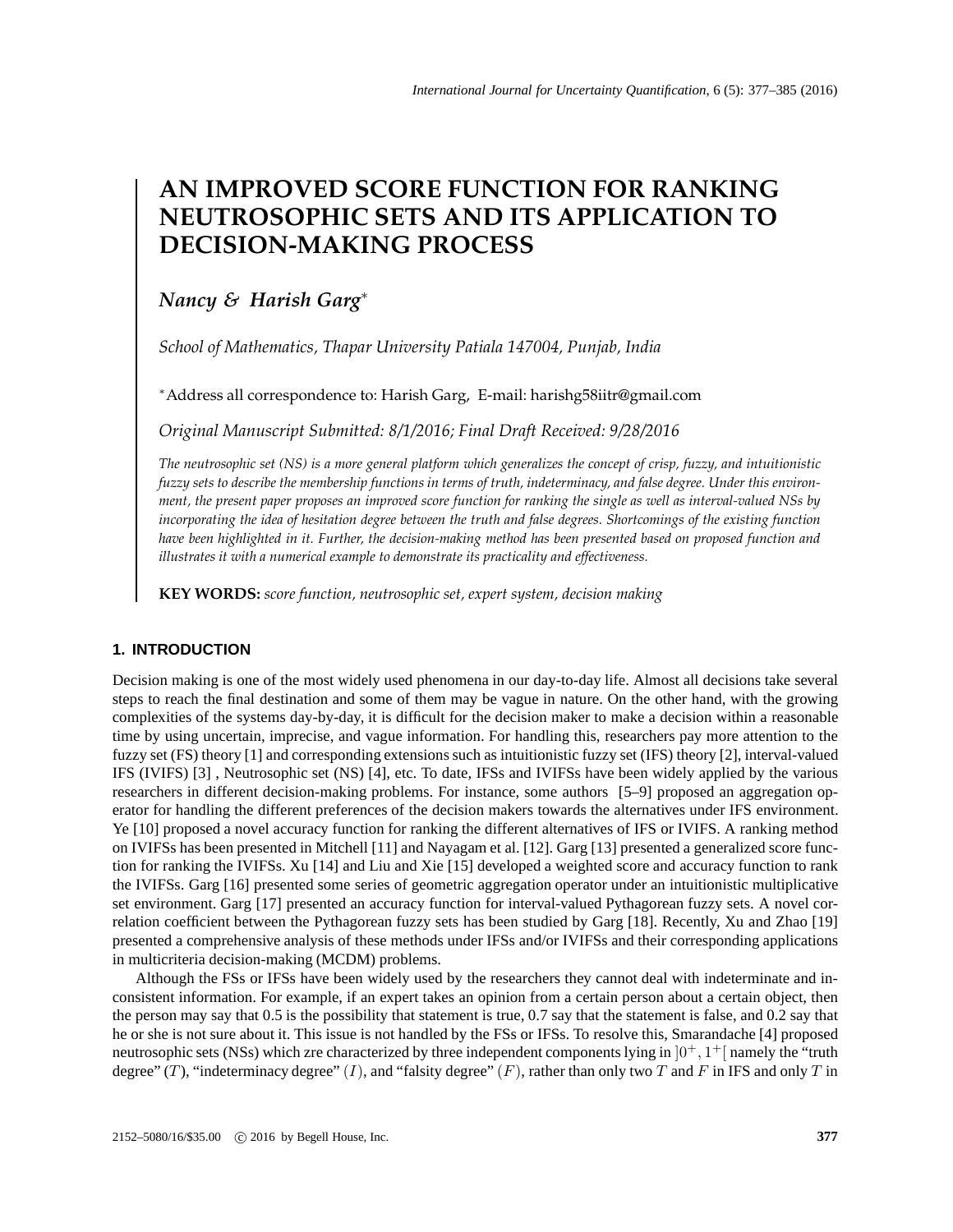FS theory. In NSs, the indeterminate information is dependent on  $T$  and  $F$  whereas the inconsistent information is dependent on the degree of the belongings and nonbelongings of IFSs. However, without specification, NSs are difficult to apply in real-life problems. Thus, an extension of the NS, called a single-valued NS (SNS) and interval-valued NSs (INSs) were proposed by Wang et al. [20, 21], respectively. Majumdar and Samant [22] and Ye [23] proposed entropy and similarity measures of SVNSs and IVNSs, respectively. Ye [24] and Broumi and Smarandache [25] proposed a correlation coefficient of SVNSs and IVNSs. Ye [26] and Zhang et al. [27] proposed an aggregation operator for SVNSs and IVNSs. Later on, Peng et al. [28] showed that some operations in Ye [26] may be unrealistic and hence define the novel operations and aggregation operators for MCDM problems. Sahin [29] proposed score and accuracy function for SVNSs and IVNSs. However, the most important task for the decision maker is to rank the objects so as to get the desired decision(s). Thus, the objective of the present work is to present a novel score function for ranking the NSs and INSs by overcoming certain shortcomings of the existing functions. Furthermore, a ranking approach to MCDM problems is proposed in which preferences related to different alternatives with respect to each criterion are represented in the form of NSs.

The rest of the paper is organized as follows. Section 2 briefly introduces the concepts, operations, and operators of NSs, SVNSs, and INSs. Section 3 proposes an improved score function for SVNSs and INSs by overcoming the shortcoming of the existing functions. In Section 4, a novel approach to MCDM problems with SVNSs and INSs is developed. Then in Section 5, two examples are presented to illustrate the proposed methods and a comparative analysis is provided. Finally, Section 6 concludes the paper.

## **2. PRELIMINARIES**

An overview of NS, SNS, and INS has been addressed here on the universal set X.

**Definition 2.1.** [4] A NS A in X is defined by its "truth membership function"  $(T_A)$ , an "indeterminacy-membership function"  $(I_A(x))$ , and a "falsity membership function"  $(F_A(x))$  where all are the subset of  $]0^-, 1^+$  such that  $0^- \le$  $\sup T_A(x) + \sup I_A(x) + \sup F_A(x) \leq 3^+$  for all  $x \in X$ .

Ye [26] reduced the NSs to SNSs, defined as below.

**Definition 2.2.** A NS  $\vec{A}$  in  $\vec{X}$  is defined as [26]

$$
A = \{ \langle x, T_A(x), I_A(x), F_A(x) \rangle \mid x \in X \},\
$$

and is called as SNS where  $T_A(x)$ ,  $I_A(x)$ ,  $F_A(x) \in [0, 1]$ . SNS is also denoted by  $A = \{T_A(x), I_A(x), F_A(x)\}$  or  $A = \langle a, b, c \rangle$ .

**Definition 2.3.** [29] Let  $A_i = \langle a_i, b_i, c_i \rangle$  be n SNSs, then

(i) Neutrosophic weighted average (NWA) operator is defined as

$$
NWA(A_1, A_2,..., A_n) = \left\langle 1 - \prod_{i=1}^n (1 - a_i)^{\omega_i}, \prod_{i=1}^n b_i^{\omega_i} \prod_{i=1}^n c_i^{\omega_i} \right\rangle;
$$

(ii) Neutrosophic weighted geometric (NWG) operator is defined as

$$
NWG(A_1, A_2,..., A_n) = \Big\langle \prod_{i=1}^n a_i^{\omega_i}, 1 - \prod_{i=1}^n (1 - b_i)^{\omega_i} 1 - \prod_{i=1}^n (1 - c_i)^{\omega_i} \Big\rangle,
$$

where  $\omega_i$  is the weight vector of it such that  $\omega_i \in [0,1]$  and  $\sum_{i=1}^n \omega_i = 1$ .

**Definition 2.4.** [20] An INS  $\overline{A}$  in  $\overline{X}$  is defined as

$$
A = \{ \langle \left[ \inf T_A(x), \sup T_A(x) \right], \left[ \inf I_A(x), \sup I_A(x) \right], \left[ \inf F_A(x), \sup F_A(x) \right] \rangle \mid x \in X \},\
$$

where  $T_A(x)$ ,  $I_A(x)$ ,  $F_A(x) \in [0,1]$  and  $0 \leq \sup T_A(x) + \sup I_A(x) + \sup F_A(x) \leq 3, x \in X$ . An INS is also denoted by  $A = \langle [a^L, a^U], [b^L, b^U], [c^L, c^U] \rangle.$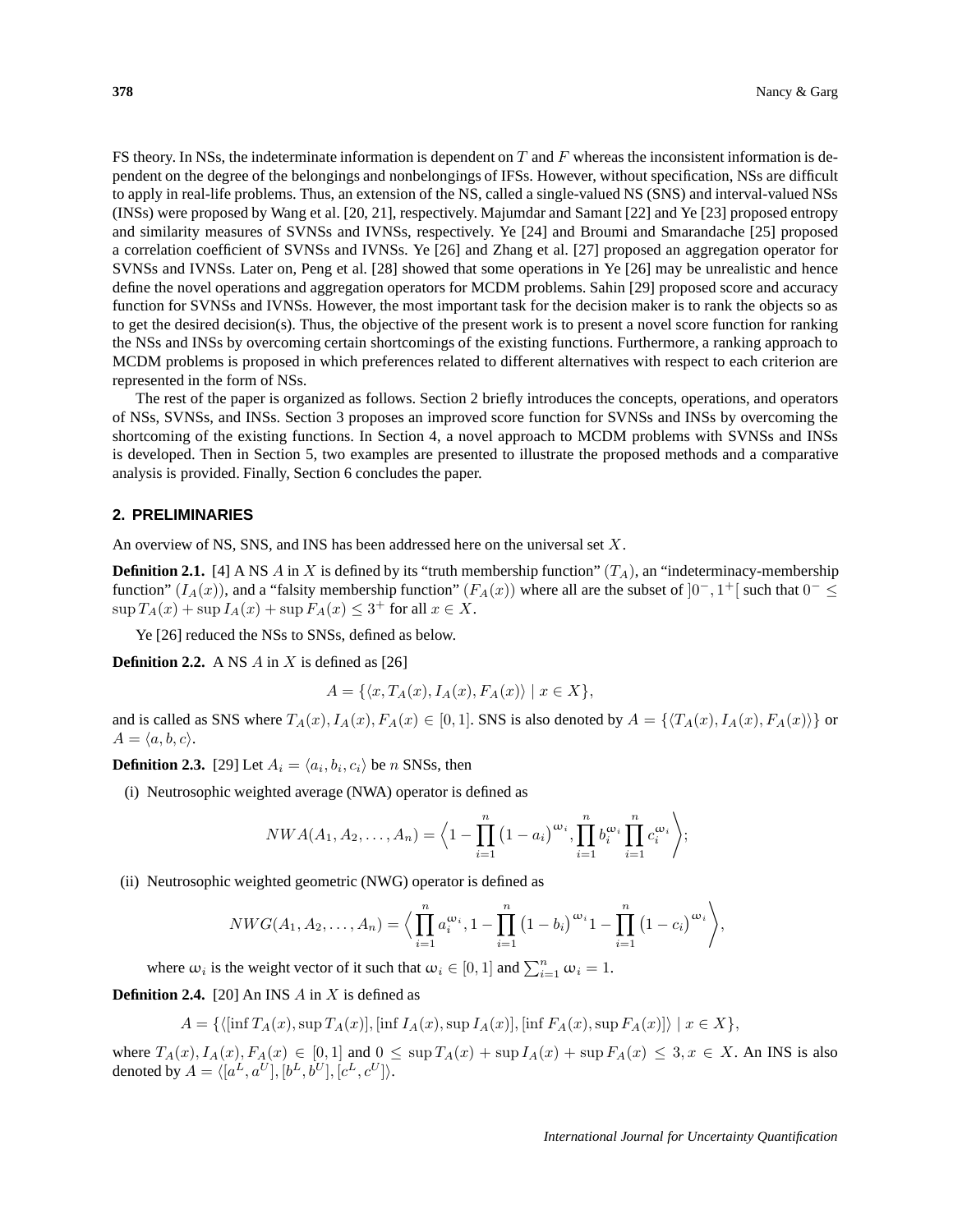**Definition 2.5.** [29] Let  $A_i = \langle [a_i^L, a_i^U], [b_i^L, b_i^U], [c_i^L, c_i^U] \rangle$  be n INSs; then

(i) An interval-valued neutrosophic weighted average (INWA) operator is defined as

$$
INWA(A_1, A_2,..., A_n) = \left\langle \left[1 - \prod_{i=1}^n (1 - a_i^L)^{\omega_i}, 1 - \prod_{i=1}^n (1 - a_i^U)^{\omega_i} \right], \left[\prod_{i=1}^n (b_i^L)^{\omega_i}, \prod_{i=1}^n (b_i^U)^{\omega_i} \right], \left[\prod_{i=1}^n (b_i^L)^{\omega_i}, \prod_{i=1}^n (c_i^U)^{\omega_i}, \prod_{i=1}^n (c_i^U)^{\omega_i} \right] \right\rangle;
$$

(ii) An interval-valued neutrosophic weighted geometric (INWG) operator is defined a

$$
INWG(A_1, A_2, ..., A_n) = \left\langle \left[ \prod_{i=1}^n (a_i^L)^{\omega_i}, \prod_{i=1}^n (a_i^U)^{\omega_i} \right], \left[ 1 - \prod_{i=1}^n (1 - b_i^L)^{\omega_i}, 1 - \prod_{i=1}^n (1 - b_i^U)^{\omega_i} \right], \left[ 1 - \prod_{i=1}^n (1 - c_i^L)^{\omega_i}, 1 - \prod_{i=1}^n (1 - c_i^U)^{\omega_i} \right] \right\rangle,
$$

where  $\omega_i$  is the weight vector of it such that  $\omega_i \in [0,1]$  and  $\sum_{i=1}^n \omega_i = 1$ .

**Definition 2.6.** Consider SNS  $A = \langle a, b, c \rangle$ ; then in order to rank the NS, score functions [29] have been defined as

$$
K(A) = \frac{1 + a - 2b - c}{2} \quad ; \quad K(A) \in [0, 1], \tag{1}
$$

$$
I(A) = a - 2b - c \qquad ; \quad I(A) \in [-1, 1]. \tag{2}
$$

*Example* 2.1. Consider two NSs  $A_1 = (0.5, 0.2, 0.6)$  and  $A_2 = (0.2, 0.2, 0.3)$ ; then by using existing score functions  $I(\cdot)$  and  $K(\cdot)$ , we get  $I(A_1) = I(A_2) = -0.5$  and  $K(A_1) = K(A_2) = 0.25$ . These functions are unable to give the best alternative under some special cases.

*Example* 2.2. Consider two NSs  $A_1 = (0.5, 0, 0.2)$  and  $A_2 = (0.4, 0, 0.1)$ ; then  $I(A_1) = I(A_2) = 0.3$  and  $K(A_1) =$  $K(A_2) = 0.65$ . Thus, again they are unable to give the best one under some special cases.

Therefore, there is a need to modify the existing functions for ranking the different alternative(s). Hence, a modified score function has been proposed for NSs as follows.

## **3. PROPOSED SCORE FUNCTION**

In this section, a new score function for ranking NS and INS by overcoming the shortcoming of the above functions has been proposed.

**Definition 3.1.** Let  $A = \langle a, b, c \rangle$  be a SNS, a score function  $N(\cdot)$ , based on the "truth-membership degree" (a), "indeterminacy-membership degree"  $(b)$ , and "falsity membership degree"  $(c)$  which is defined as

$$
N(A) = \frac{1 + (a - 2b - c)(2 - a - c)}{2}.
$$
\n(3)

Clearly, if in some cases SNS has  $a + c = 1$  then  $N(A)$  reduces to  $K(A)$ . Based on it, a prioritized comparison method for any two SNSs  $A_1$  and  $A_2$  is defined as

- (i) if  $K(A_1) < K(A_2)$  then  $A_1 \prec A_2$ ,
- (ii) if  $K(A_1) = K(A_2)$  then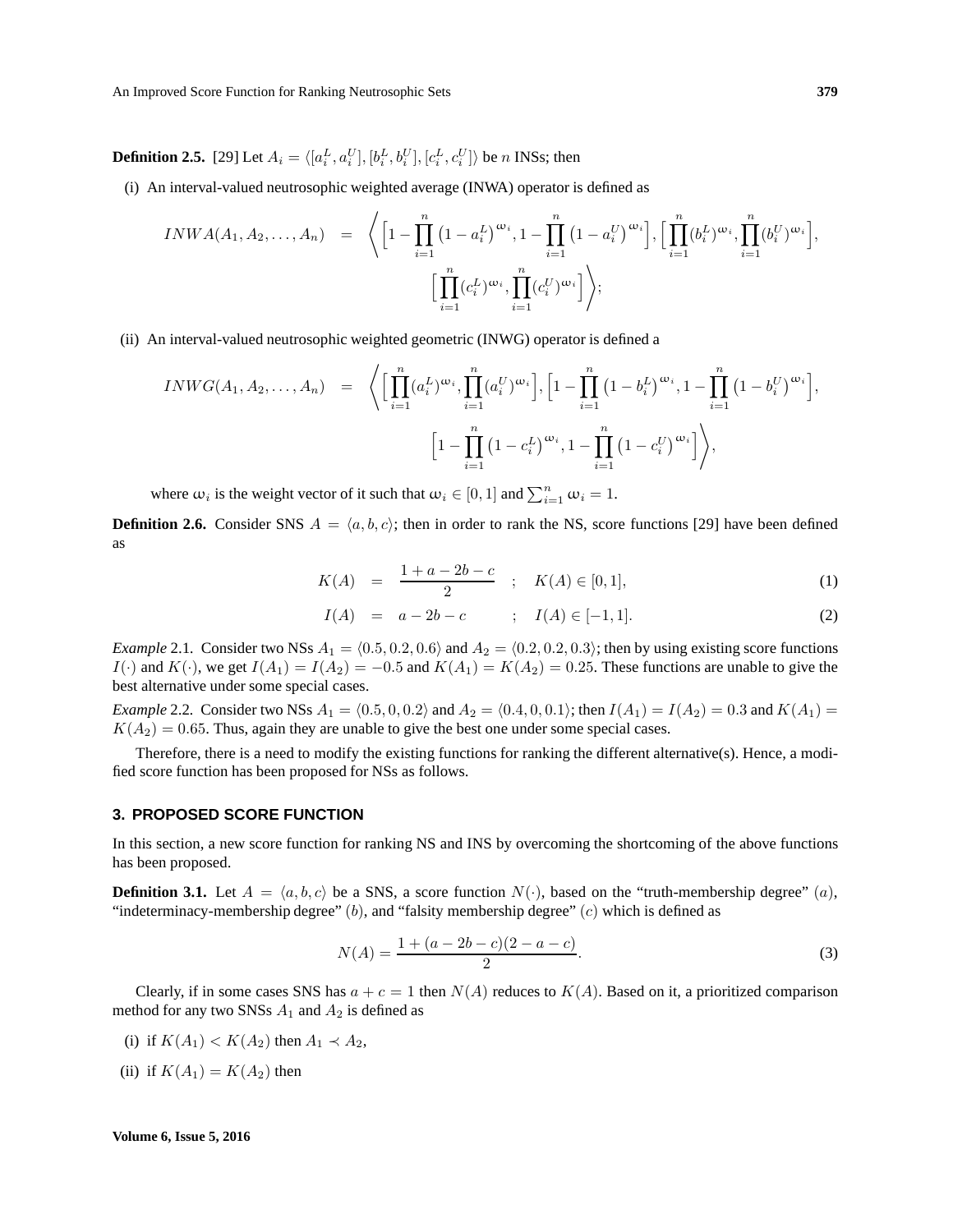- if  $N(A_1) < N(A_2)$  then  $A_1 \prec A_2$
- if  $N(A_1) > N(A_2)$  then  $A_1 > A_2$
- if  $N(A_1) = N(A_2)$  then  $A_1 \sim A_2$

The proposed function can easily solve the above shortcomings of the above functions which can be demonstrated as below.

*Example* 3.1. If we apply the proposed function on Example 2.1, then we get  $N(A_1) = 0.275$  and  $N(A_2) = 0.125$ and hence  $N(A_1) > N(A_2)$ . Therefore,  $A_1$  is a better alternative than  $A_2$ .

*Example* 3.2. If we apply Eq. (3) to Example 2.2 then we get  $N(A_1) = 0.695$  and  $N(A_2) = 0.725$  and hence  $A_2$  is the best one.

Thus, the proposed function is reasonable and provides an effective algorithm for the decision analysis process.

#### **Property 3.1.**

The proposed function  $N(A)$  and the existing function  $K(A)$  satisfy the relation

$$
N(A) = (2 - a - c)K(A) - \frac{1 - a - c}{2}.
$$

*Proof.* By the definitions of  $N(A)$  and  $K(A)$ , we have

$$
N(A) = \frac{1 + \{2K((A) - 1)\}(2 - a - c)}{2}
$$
  
= 
$$
(2 - a - c)K(A) - \frac{1 - a - c}{2},
$$

hence the result.

#### **Property 3.2.**

The proposed function  $N(A)$  and the existing function  $I(A)$  for a SVNS A satisfy the relation

$$
N(A) = \frac{1 + (2 - a - c)I(A)}{2}.
$$

*Proof.* Proof follows from Eq. (3).

Furthermore, we can have the following conclusions:

- When  $A = \langle 1, 0, 0 \rangle$  then the value of  $N(A)$  reaches the maximum value 1.
- When  $A = \langle 0, 0, 1 \rangle$  then the value of  $N(A)$  reaches the minimum value 0.
- For a subset  $A = \langle a, b, 1 a \rangle$ ,  $N(A) = a b$ .

Furthermore, for decision makers it is not always possible to present their preferences in terms of exact numbers and hence corresponding to it they will prefer to give them in the form of interval-valued numbers. Then for an INS  $A = \langle [a^L, a^U], [b^L, b^U], [c^L, c^U] \rangle$  where  $[a^L, a^U]$  is the "truth-membership degree" interval,  $[b^L, b^U]$  is "indeterminacy-membership degree" interval, and  $[c^L, c^U]$  is "falsity-membership degree" interval of each element x such that

$$
0 \le a^L, a^U \le 1, \quad 0 \le b^L, b^U \le 1, \quad 0 \le c^L, c^U \le 1.
$$

Here, we introduce the score function for the INSs:

 $\Box$ 

 $\Box$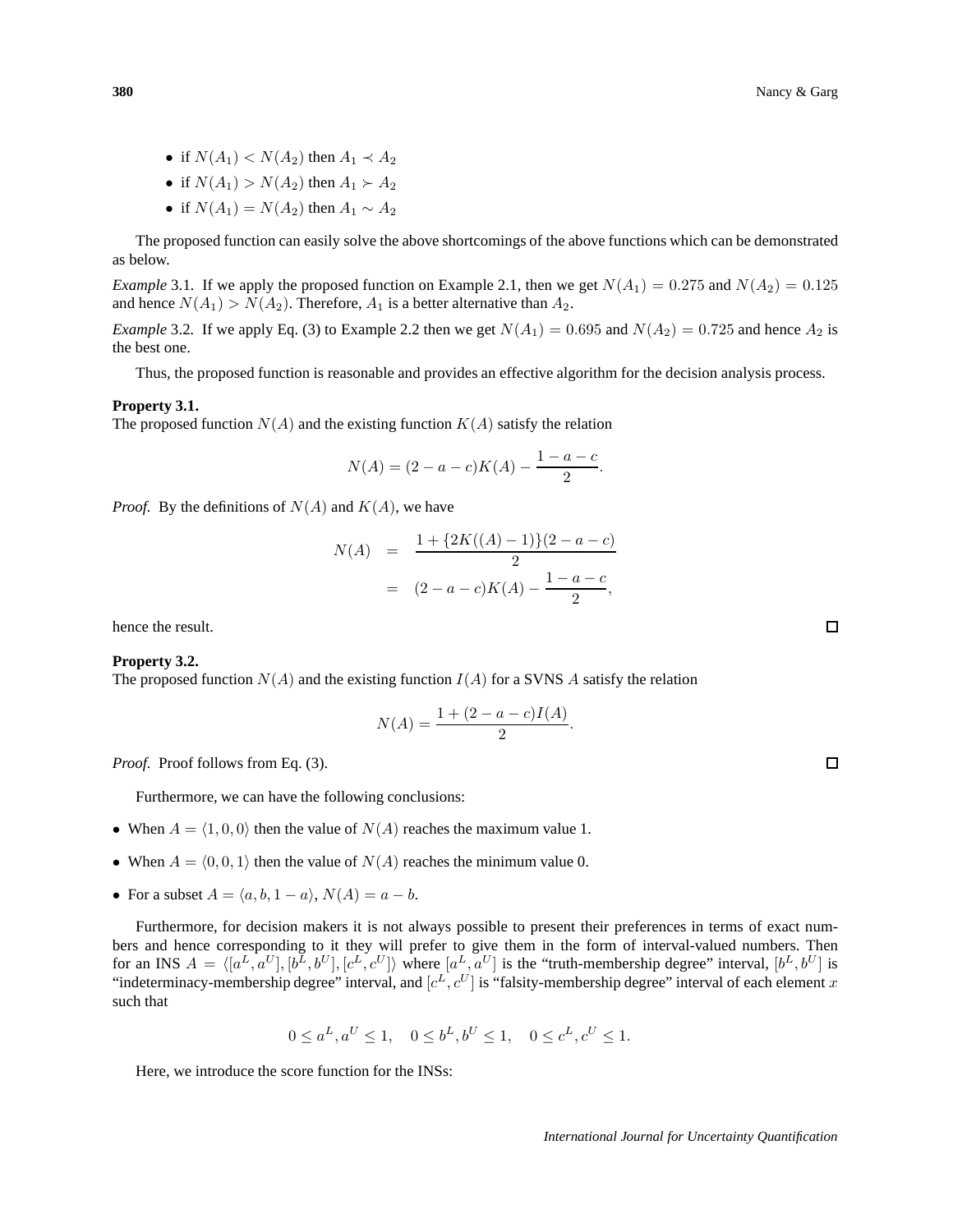**Definition 3.2.** Let  $A = \langle [a^L, a^U], [b^L, b^U], [c^L, c^U] \rangle$  be an INS. A score function  $M(\cdot)$  of an INS based on the "truth-membership degree" interval, "indeterminacy-membership degree" interval, and "falsity-membership degree" interval is defined as

$$
M(A) = \frac{4 + (a^L + a^U - c^L - c^U - 2b^L - 2b^U)(4 - a^L - a^U - c^L - c^U)}{8}, \text{ where } M(A) \in [0, 1].
$$
 (4)

In particular, when  $a^L = a^U, b^L = b^U$ , and  $c^L = c^U$ , an INS is degenerated to NS and their corresponding score function reduces to Eq. (3). Clearly, if  $A = \langle [1, 1], [0, 0], [0, 0] \rangle$  then  $M(A) = 1$  and if  $A = \langle [0, 0], [0, 0], [1, 1] \rangle$  then  $M(A) = 0.$ 

*Example* 3.3. Let  $A_1 = \{(0.4, 0.6], [0.2, 0.3], [0.5, 0.7]\}$  and  $A_2 = \{(0.2, 0.7], [0.1, 0.2], [0.1, 0.3]\}$  be two alternatives represented in terms of INSs. For getting the best alternative(s), we compute the score function as

$$
M(A_1) = \frac{4 + (0.4 + 0.6 - 0.5 - 0.7 - 2 \times 0.2 - 2 \times 0.3)(4 - 0.4 - 0.6 - 0.5 - 0.7)}{8} = 0.2300,
$$
  

$$
M(A_2) = \frac{4 + (0.2 + 0.7 - 0.1 - 0.3 - 2 \times 0.1 - 2 \times 0.2)(4 - 0.2 - 0.7 - 0.1 - 0.3)}{8} = 0.2975,
$$

so we have  $M(A_2) \geq M(A_1)$  which means alternative  $A_2$  is better than  $A_1$ .

# **4. PROPOSED APPROACH**

In this section, a MCDM approach has been presented under the NSs and INSs environment based on the proposed functions. For this, consider a problem of m alternatives,  $A = \{A_1, A_2, \ldots, A_m\}$ , which are evaluated by the decision makers with respect to the n different criteria  $C = \{C_1, C_2, \ldots, C_n\}$ , whose weight vectors are  $\omega_j, \omega_j \in [0, 1]$ , and  $\sum_{j=1}^{n} \omega_j = 1$ , in terms of the SNS or INS. Thus the characteristics of the alternative  $A_i(i = 1, 2, ..., m)$  are expressed by an SNS:

$$
A_i = \left\{ \left\langle C_j, a_i(C_j), b_i(C_j), c_i(C_j) \right\} \middle| C_j \in C \right\},\
$$

where  $0 \le a_i(C_j), b_i(C_j), c_i(C_j) \le 1$ , and  $0 \le a_i(C_j) + b_i(C_j) + c_i(C_j) \le 3$ . The pairs of these neutrosophic numbers for  $C_j$  are denoted by  $\alpha_{ij} = \langle a_{ij}, b_{ij}, c_{ij} \rangle$ . Therefore, the overall collective neutrosophic matrix is  $D =$  $(\alpha_{ij})_{m \times n}$ . Since the different criteria may be of different types, namely, benefit or cost, then there is a need to normalize it. For this, the value of the benefit type is converted into the cost type by using the following equation:

$$
r_{ij} = \begin{cases} \alpha_{ij}^c; & \text{for benefit criteria} \\ \alpha_{ij}; & \text{for cost criteria} \end{cases}
$$
\n(5)

and hence the matrix D is converted into matrix  $R = (r_{ij})_{n \times m}$  where  $\alpha_{ij}^c = \langle c_{ij}, 1 - b_{ij}, a_{ij} \rangle$  is the complement of SNS  $\alpha_{ij}$ . Then, we have the following methods for MCDM based on proposed functions.

# **Approach I:**

- Step 1: Obtain the decision matrices  $R$  from  $D$ , if required, by using Eq. (5).
- Step 2: Aggregate the SNSs  $r_{ij}$  for each  $A_i$  into an overall neutrosophic value  $r_i$  by using the NWA or NWG operator.
- Step 3: Utilize Eq. (3) to compute the score value of  $r_i$ .
- Step 4: Rank the  $r_i$  according to score values and hence choose the best alternative based on better value.

Step 5: End.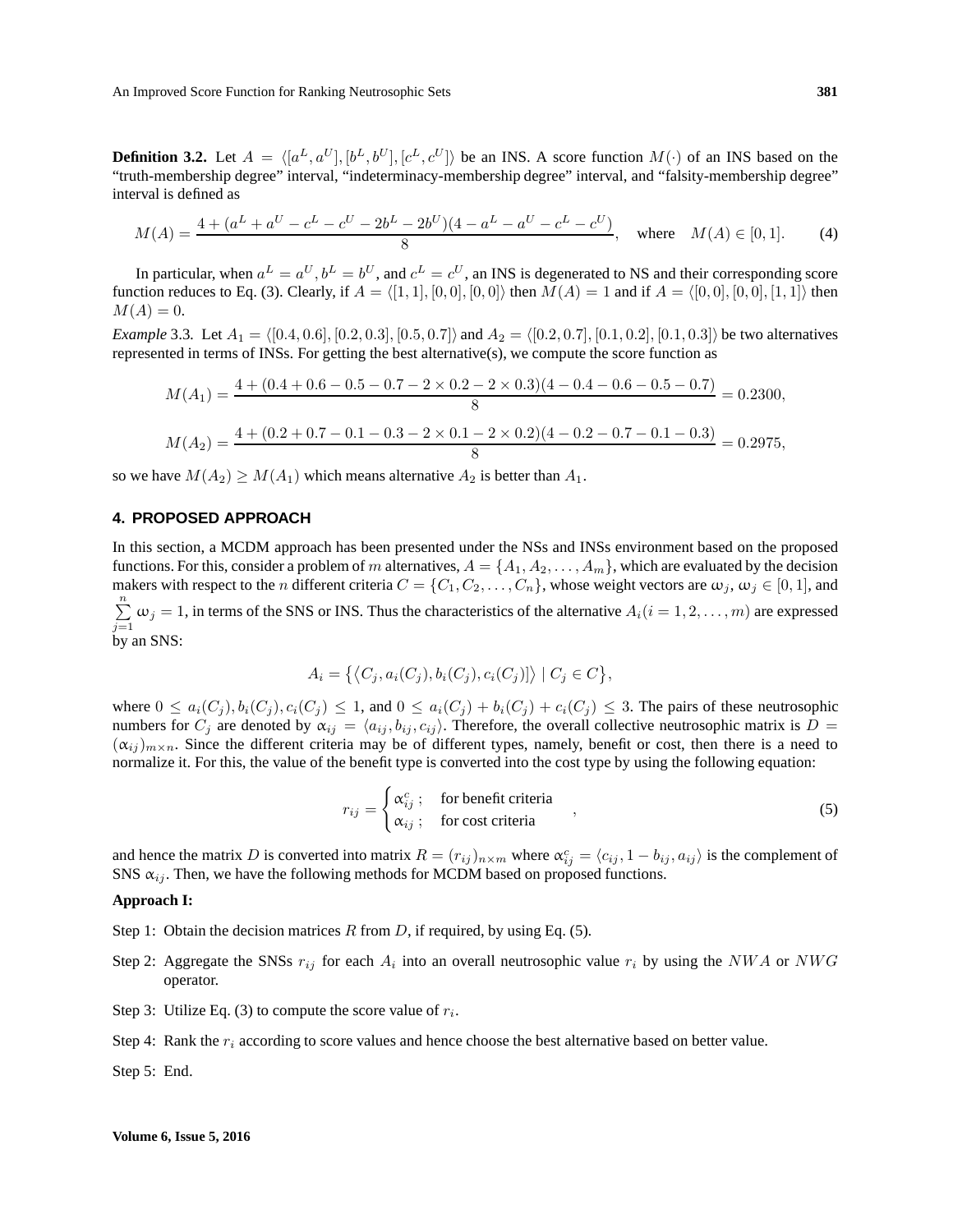# **Approach II:**

If the decision-makers give their preferences towards each  $A_i(i = 1, 2, \ldots, n)$  in the form of interval numbers  $\langle [a_{ij}^L, a_{ij}^U], [b_{ij}^L, b_{ij}^U], [c_{ij}^L, c_{ij}^U] \rangle$  rather than the crisp number  $\langle a_{ij}, b_{ij}, c_{ij} \rangle$  then we have the following method.

- Step 1: Obtain the decision matrices  $R$  from  $D$ , if required, by using Eq. (5).
- Step 2: Aggregate the INSs  $r_{ij}$  for each  $A_i$  into an overall interval-valued neutrosophic number value  $r_i$  by using the INWA or INWG operator.
- Step 3: Use Eq. (4) to compute their score value.
- Step 4: Find the best one(s) based on its ranking value.

Step 5: End.

# **5. PRACTICAL EXAMPLE**

In this section, two illustrative examples have been given for demonstrating as well as validating the proposed method.

*Example* 5.1*.* Consider a multicriteria decision making problem of an investment company where an investor wants to invest some money. To do that, they set a panel for four possible alternatives  $A = \{A_1, A_2, A_3, A_4\}$ , namely, food, transport, electronic, and tire company, respectively, to invest the money under the three different criteria denoted by  $C_1, C_2$ , and  $C_3$  with weight  $\omega = (0.35, 0.25, 0.40)^T$ . Then by utilizing the proposed Approach I we obtain the most desirable alternative(s) as follows.

Step 1: The decision makers evaluate these alternatives w.r.t. each criterion and give their rating in terms of the SNSs  $r_{ij} = \langle a_{ij}, b_{ij}, c_{ij} \rangle$ ,  $(i = 1, 2, 3, 4; j = 1, 2, 3)$ . The normalized information for these is listed in Table 1.

Step 2: Compute the neutrosophic number  $r_i$  for each alternative  $A_i$  by using the NWA operator as follows.

$$
r_1 = \langle 0.3268, 0.2000, 0.3680 \rangle, \qquad r_2 = \langle 0.5626, 0.1319, 0.2000 \rangle,
$$
  

$$
r_3 = \langle 0.4375, 0.2352, 0.2550 \rangle, \qquad r_4 = \langle 0.5746, 0.0000, 0.1320 \rangle.
$$

Step 3: Use Eq. (3) for finding the score function of  $r_i$  and we get

 $N(r_1) = 0.212$ ,  $N(r_2) = 0.561$ ,  $N(r_3) = 0.312$ ,  $N(r_4) = 0.7863$ .

Step 4: Based on the score values, we observe that  $A_4$ , i.e., the tire company, is the most desirable alternative.

If we utilize existing score functions to rank these alternatives then we get  $I(r_1) = -0.4412$ ,  $I(r_2) = 0.0988$ ,  $I(r_3) = -0.2880, I(r_4) = 0.4427,$  and  $K(r_1) = 0.2794, K(r_2) = 0.5494, K(r_3) = 0.3560, K(r_4) = 0.7213.$ Hence, the best alternative remains the same as compared to the proposed approach.

On the other hand, if we utilize the NWG operator for aggregating these SNSs then we get

 $r_1$  =  $\langle 0.3031, 0.2000, 0.3881 \rangle$ ,  $r_2 = \langle 0.5578, 0.1414, 0.2000 \rangle$ ,  $r_3 = \langle 0.4181, 0.2416, 0.2616 \rangle, \quad r_4 = \langle 0.5385, 0.1555, 0.1414 \rangle,$ 

**TABLE 1:** Single-valued neutrosophic decision matrix

|       | $C_1$                                 | $C_2$                           | $C_{\mathbf{S}}$                |
|-------|---------------------------------------|---------------------------------|---------------------------------|
|       | $A_1   \langle 0.4, 0.2, 0.3 \rangle$ | $\langle 0.4, 0.2, 0.3 \rangle$ | $\langle 0.2, 0.2, 0.5 \rangle$ |
| $A_2$ | $\langle 0.6, 0.1, 0.2 \rangle$       | $\langle 0.6, 0.1, 0.2 \rangle$ | $\langle 0.5, 0.2, 0.2 \rangle$ |
| $A_3$ | $\langle 0.3, 0.2, 0.3 \rangle$       | $\langle 0.5, 0.2, 0.3 \rangle$ | $\langle 0.5, 0.3, 0.2 \rangle$ |
| $A_4$ | $\langle 0.7, 0.0, 0.1 \rangle$       | $\langle 0.6, 0.1, 0.2 \rangle$ | $\langle 0.4, 0.3, 0.2 \rangle$ |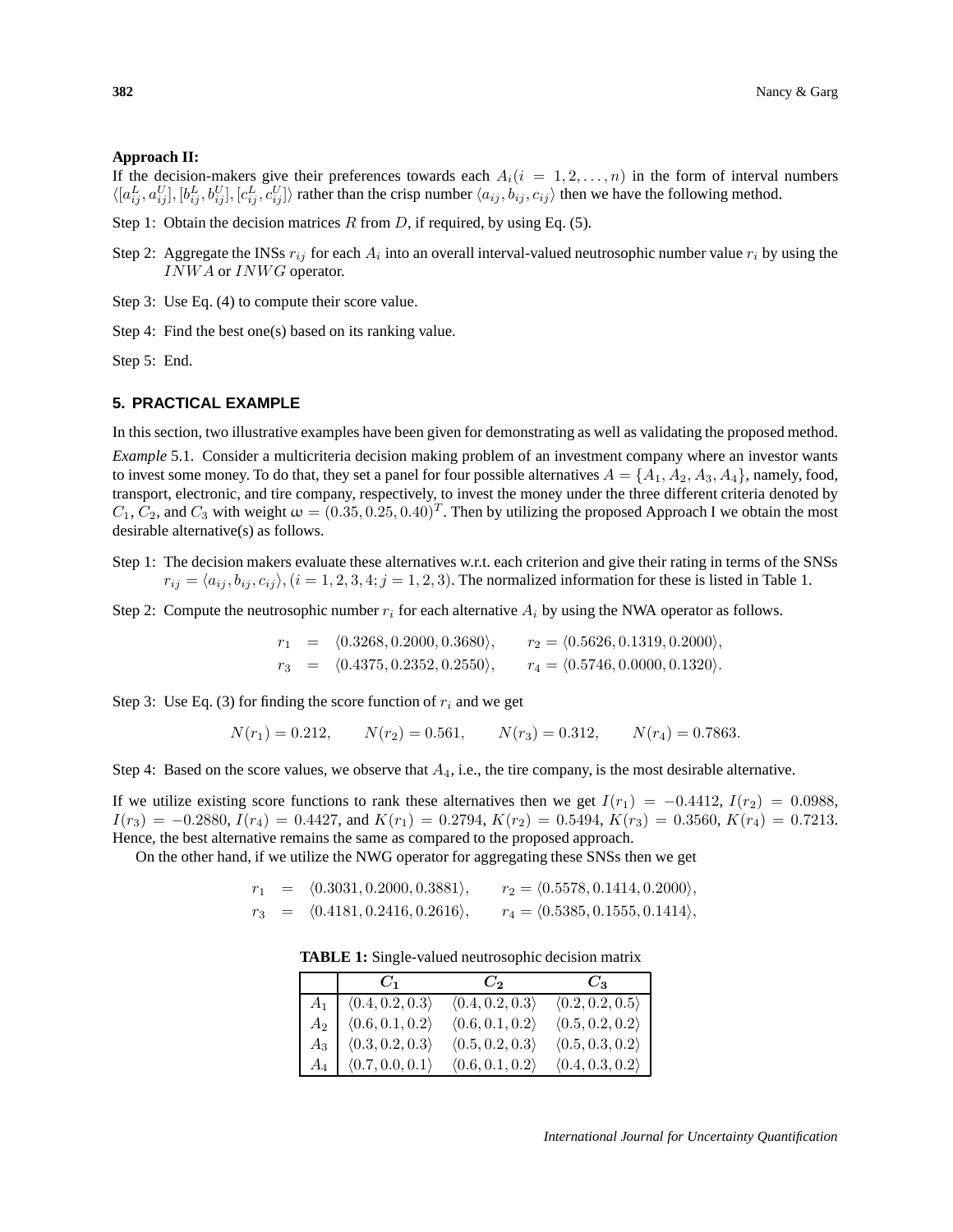hence the corresponding score values by using Eq. (3) are

$$
N(r_1) = 0.1826,
$$
  $N(r_2) = 0.5466,$   $N(r_3) = 0.2844,$   $N(r_4) = 0.5568.$ 

Thus, the best alternative is  $A_4$ , i.e., the tire company, for investing the money.

If we utilize the existing score functions  $I(r_i)$  and  $K(r_i)$ ,  $i = 1, 2, 3, 4$  on these weighted aggregating values then we get

$$
I(r_1) = -0.4850
$$
,  $I(r_2) = 0.0750$ ,  $I(r_3) = -0.3267$ ,  $I(r_4) = 0.0860$ ,

and

 $K(r_1) = 0.2575$ ,  $K(r_2) = 0.5375$ ,  $K(r_3) = 0.3367$ ,  $K(r_4) = 0.5430$ ,

so the best alternative is  $A_4$ .

*Example* 5.2*.* Interval-valued neutrosophic numbers: Consider the MCDM problem as described in the above example under the INSs environment. Then the following steps of Approach II have been performed to get the best alternative(s).

- Step 1: Assume that an expert gives their preferences towards each alternative under each criterion in terms of INSs and their values are summarized in Table 2.
- Step 2: The aggregate values of each alternative  $A_i(i = 1, 2, 3, 4)$  are computed by using the INWA operator and the results are as follows:

 $r_1$  =  $\langle [0.5452, 0.7516], [0.1681, 0.3000], [0.3041, 0.4373] \rangle,$  $r_2 = \langle [0.4996, 0.6634], [0.1551, 0.2885], [0.3482, 0.4655] \rangle,$  $r_3 = \langle [0.3946, 0.5626], [0.2000, 0.3365], [0.4210, 0.5532] \rangle,$  $r_4 = \langle [0.6383, 0.7396], [0.0000, 0.2070], [0.2297, 0.4039] \rangle.$ 

Step 3: By using Eq. (4), we get  $M(r_i)(i = 1, 2, 3, 4)$  corresponding to each alternative as

$$
M(r_1) = 0.4066
$$
,  $M(r_2) = 0.3639$ ,  $M(r_3) = 0.2183$ ,  $M(r_4) = 0.5821$ .

Step 4: Rank these alternatives and hence we find  $A_4$  is the best company for investment.

If we utilize the INWG operator then we have

Step 2: The aggregated values of each alternative are

|  | $r_1 = \langle [0.5004, 0.6620], [0.1761, 0.3000], [0.3195, 0.4422] \rangle,$ |
|--|-------------------------------------------------------------------------------|
|  | $r_2 = \langle [0.4547, 0.6581], [0.1861, 0.3371], [0.5405, 0.6786] \rangle,$ |
|  | $r_3 = \langle [0.3824, 0.5578], [0.2000, 0.3419], [0.5012, 0.7070] \rangle,$ |
|  | $r_4 = \langle [0.6333, 0.7335], [0.1555, 0.2570], [0.5069, 0.6632] \rangle.$ |

Step 3: We obtain  $M(r_i)$   $(i = 1, 2, 3, 4)$  as

$$
M(r_1) = 0.3569
$$
,  $M(r_2) = 0.2597$ ,  $M(r_3) = 0.1872$ ,  $M(r_4) = 0.3851$ .

Step 4: Rank these alternatives and hence we find  $A_4$  is the most desirable company.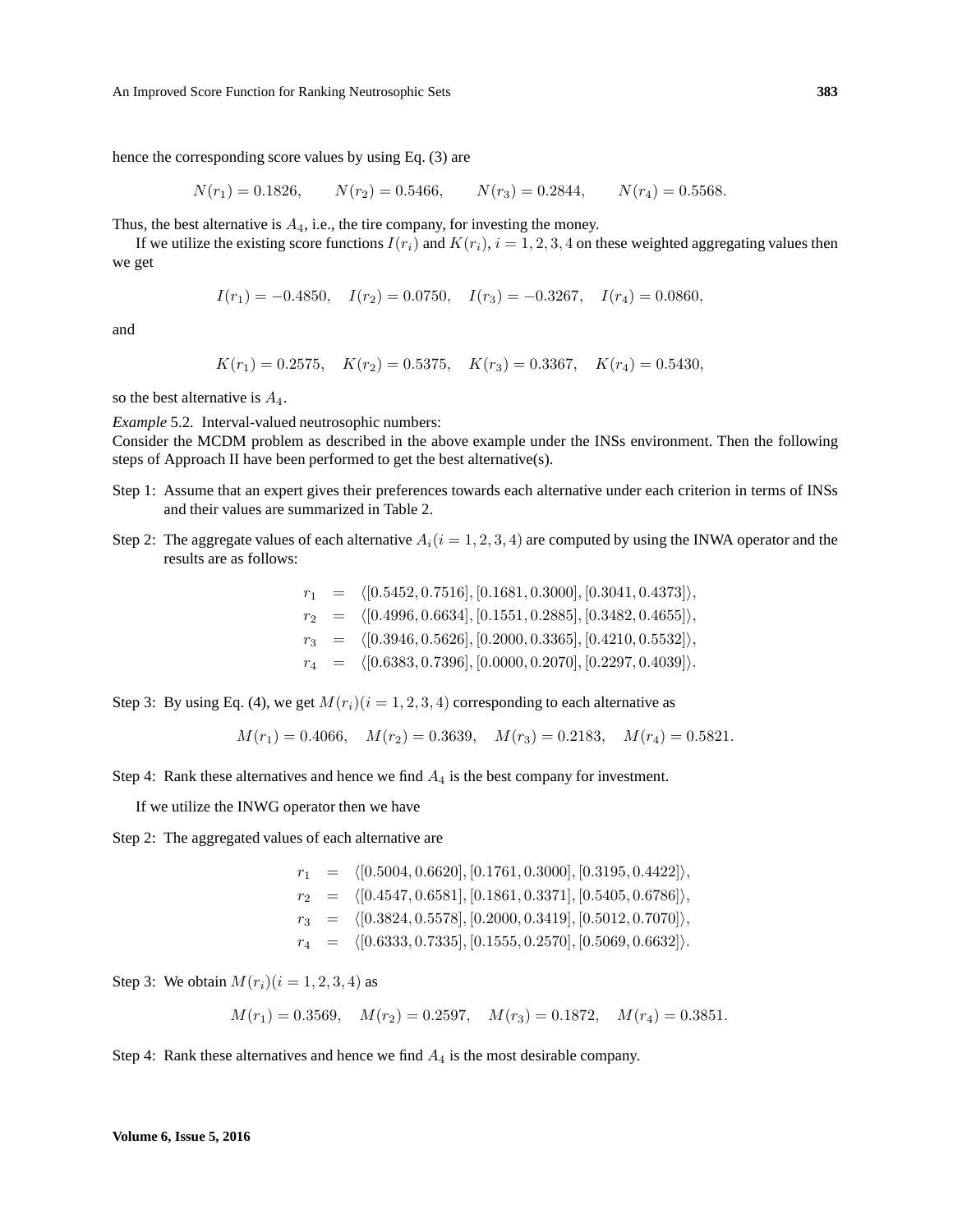| $C_{1}$                                                      | $\mathcal{C}^{\mathcal{L}}$                          | $C_2$                                                |
|--------------------------------------------------------------|------------------------------------------------------|------------------------------------------------------|
| $A_1$ ([0.4, 0.5], [0.2, 0.3], [0.3, 0.4])                   | $\langle [0.4, 0.6], [0.1, 0.3], [0.2, 0.4] \rangle$ | $\langle [0.7, 0.9], [0.2, 0.3], [0.4, 0.5] \rangle$ |
| $A_2$ $\langle [0.6, 0.7], [0.1, 0.2], [0.2, 0.3] \rangle$   | $\langle [0.6, 0.7], [0.1, 0.2], [0.2, 0.3] \rangle$ | $\langle [0.3, 0.6], [0.3, 0.5], [0.8, 0.9] \rangle$ |
| $A_3$   $\langle [0.3, 0.6], [0.2, 0.3], [0.3, 0.4] \rangle$ | $\langle [0.5, 0.6], [0.2, 0.3], [0.3, 0.4] \rangle$ | $\langle [0.4, 0.5], [0.2, 0.4], [0.7, 0.9] \rangle$ |
| $A_4$   $\langle [0.7, 0.8], [0.0, 0.1], [0.1, 0.2] \rangle$ | $\langle [0.6, 0.7], [0.1, 0.2], [0.1, 0.3] \rangle$ | $\langle [0.6, 0.7], [0.3, 0.4], [0.8, 0.9] \rangle$ |

**TABLE 2:** Interval-valued neutrosophic decision matrix

# **6. CONCLUSION**

In the present manuscript, an attempt has been made to present an improved score function for ranking the NSs or INSs. From the existing studies, it has been observed that the existing score functions are unable to give the best alternative(s) under some situations. For overcoming this, the present manuscript considers the hesitation degree between the membership functions and hence proposes a novel score function for ranking NSs. Further, a ranking method for solving MCDM problems based on it has been presented and illustrated with a numerical example in the SNSs and INSs environment. From the results, it has been observed that it can equivalently solve the decision-making problem efficiently. In the future, we will extend this approach to the other domains.

# **REFERENCES**

- 1. Zadeh, L. A., Fuzzy sets, *Inf. Control*, 8:338–353, 1965.
- 2. Attanassov, K. T., Intuitionistic fuzzy sets, *Fuzzy Sets Syst.*, 20:87–96, 1986.
- 3. Atanassov, K. and Gargov, G., Interval-valued intuitionistic fuzzy sets, *Fuzzy Sets Syst.*, 31:343–349, 1989.
- 4. Smarandache, F., *A Unifying Field in Logics. Neutrosophy: Neutrosophic Probability, Set and Logic*, Rehoboth, American Research Press, 1999.
- 5. Xu, Z. S. and Yager, R. R., Some geometric aggregation operators based on intuitionistic fuzzy sets, *Int. J. Gen. Syst.*, 35:417– 433, 2006.
- 6. Garg, H., A new generalized pythagorean fuzzy information aggregation using Einstein operations and its application to decision making, *Int. J. Intell. Syst.*, 31(9):886–920, 2016.
- 7. Garg, H., Some series of intuitionistic fuzzy interactive averaging aggregation operators, *SpringerPlus*, 5(1):1– 27, 2016.
- 8. Garg, H., Generalized intuitionistic fuzzy interactive geometric interaction operators using Einstein t-norm and t-conorm and their application to decision making, *Comput. Ind. Eng.*, 101:53–69, 2016.
- 9. Xu, Z. S., Intuitionistic fuzzy aggregation operators, *IEEE Trans. Fuzzy Syst.*, 15(6):1179–1187, 2007.
- 10. Ye, J., Multicriteria fuzzy decision-making method based on a novel accuracy function under interval—valued intuitionistic fuzzy environment, *Expert Syst. Appl.*, 36:6809–6902, 2009.
- 11. Mitchell, H. B., Ranking intuitionistic fuzzy numbers, *Int. J. Uncertainty, Fuzziness Knowledge Based Syst.*, 12(3):377–386, 2007.
- 12. Nayagam, V. L. G., Venkateshwari, G., and Sivaraman, G., Ranking of intuitionistic fuzzy numbers, In *Proc. of the IEEE Int. Conf. on Fuzzy Systems (FUZZ-IEEE'08)*, pp. 1971–1974, 2008.
- 13. Garg, H., A new generalized improved score function of interval-valued intuitionistic fuzzy sets and applications in expert systems, *Appl. Soft Comput.*, 38:988–999, 2016.
- 14. Xu, Z. S., Method for aggregating interval-valued intuitionistic fuzzy information and their application to decision-making, *Control Decision*, 22(2):1179–1187, 2007.
- 15. Liu, Y. and Xie, N., Amelioration operators of fuzzy number intuitionistic fuzzy geometric and their application to multicriteria decision-making, In *Proc. of the 21st Annual Int. Conf. on Chinese Control and Decision Conference*, pp. 6172–6176, 2009.
- 16. Garg, H., Generalized intuitionistic fuzzy multiplicative interactive geometric operators and their application to multiple criteria decision making, *Int. J. Machine Learn. Cybern.*, 7(6):1075-1092, 2016.